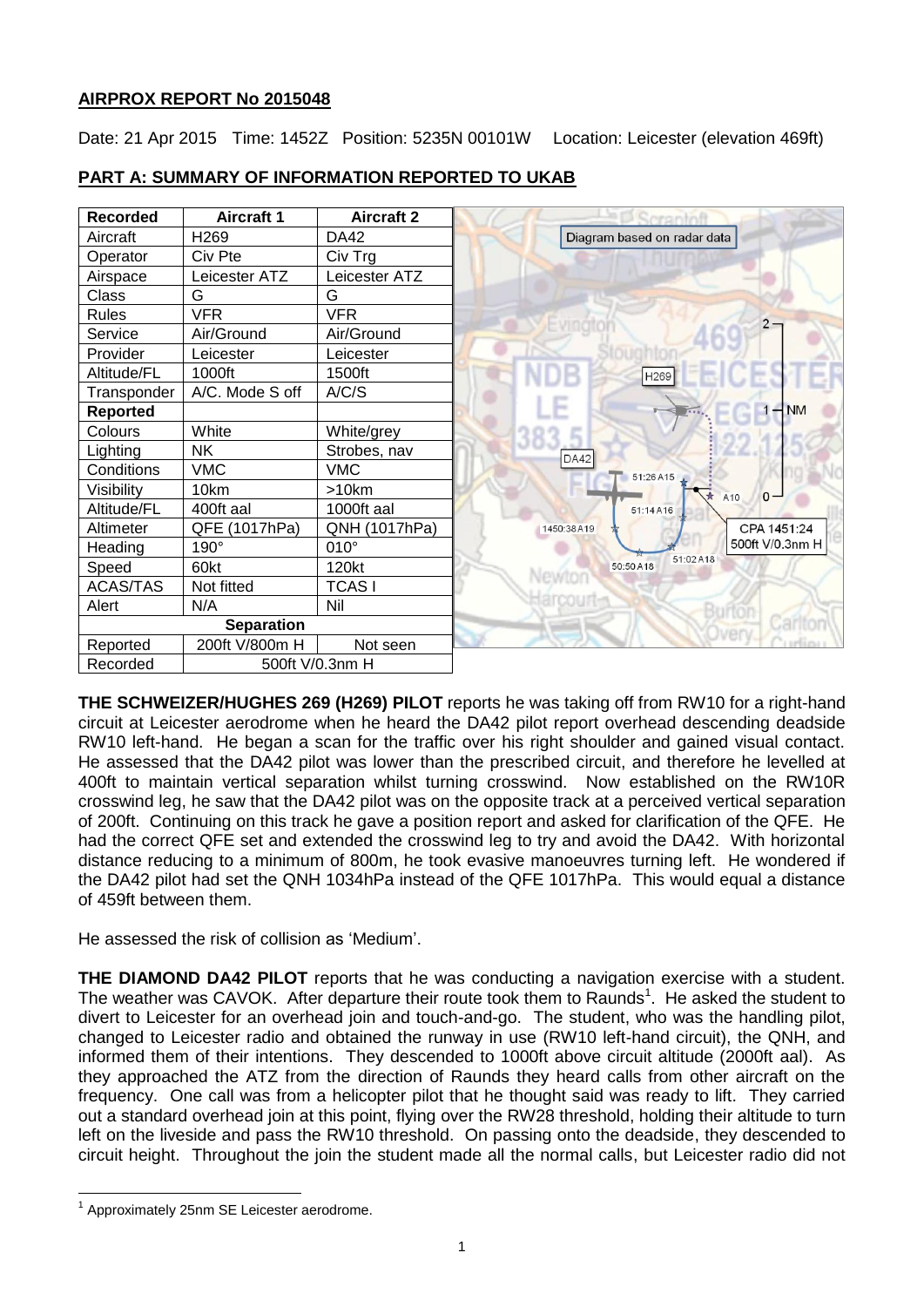reply. He had in his mind the helicopter operating in the circuit on the DA42's deadside at 700ft. He looked out and the student took the descending turn quite wide so he could increase their lookout below. He thought that if a helicopter pilot knew they were joining overhead, as they had stated in their calls, the helicopter pilot would then have a better view looking up against a sky for a fairly large twin as opposed to them looking down against the ground. He also made sure that the student maintained the correct altitude, and checked the altimeter and setting. They levelled off at circuit height on the deadside. Flying level on the deadside, towards the RW28 threshold to join crosswind, he heard a call "[DA42 company C/S] check your QFE". He did not know who was addressing him; it could have been the helicopter pilot. He checked the altimeter and it was set to the correct QNH, they fly on QNH. They joined the circuit and did a touch-and-go. The student reported that he had been visual with the helicopter when descending on the deadside, but he did not see it afterwards. When in the circuit they flew a normal left-hand circuit. When turning onto final he noticed the helicopter was also turning final on a right-hand circuit. There was no risk of collision at this point, and he had visual contact on final approach. Following the touch-and-go they climbed out on track and made a left turn to return to base.

He assessed the risk of collision as 'Low'.

### **Factual Background**

The East Midlands and Birmingham weather was recorded as follows:

METAR EGNX 211420Z 08007KT 040V120 CAVOK 17/06 Q1035 METAR EGBB 211450Z 02008KT 350V060 CAVOK 17/05 Q1034=

#### **Analysis and Investigation**

### **CAA ATSI**

Both pilots were using RW10. The UK AIP<sup>2</sup> states that for RW10: fixed-wing aircraft circuits are left-hand at 1000ft (aal) and an overhead join is preferred. Helicopter circuits are right-hand at 700ft (aal). Helicopter circuits are conducted from the helicopter 'H' on the right-hand side of RW10 (larger helicopters may use the runway). The aerodrome elevation is 469ft (equates to 17hPa with 1hPa equal to 27ft). The Air/Ground operator reported being unaware of the Airprox until sometime after the event; he did recall passing the QNH and QFE but nothing else.

Radar recordings showed the DA42 approach Leicester Aerodrome from the south at an altitude of 2500ft. The DA42 pilot positioned overhead and completed a left-hand turn at 2500ft on the north side of the airfield, letting down on the deadside. The H269 was likely on the airfield at this point and below radar coverage. At 1450:39 the DA42 was 1.6nm south-southwest of the airfield indicating an altitude of 1900ft. The DA42 pilot commenced a left turn towards the crosswind leg and at 1451:23 was 1.2nm south of the airfield at an altitude of 1600ft (1131ft aal). (Figure 1.)

 $\overline{a}$  $2$  Page AD 2.EGBG-6.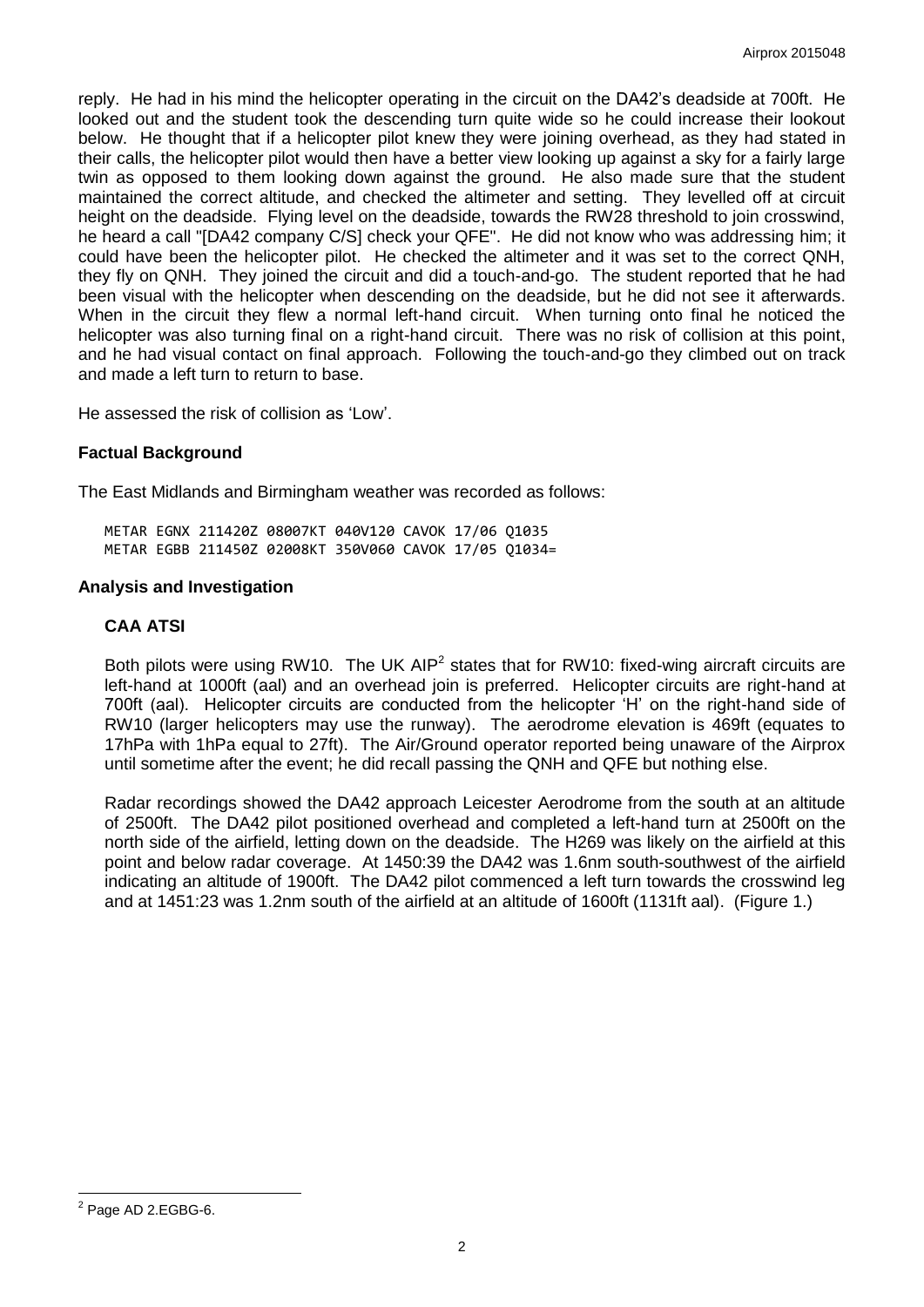

Figure 1 – Swanwick MRT at 1451:23.

At 1451:27 (CPA) the DA42 was at an altitude of 1500ft (1031ft aal) and the H269 appeared on the radar recording in the DA42's 3 o'clock at a range of 0.3nm and 500ft below (531ft aal). (Figure 2.)



Figure 2 – Swanwick MRT at 1451:27.

The two aircraft continued without further incident.

The DA42 pilot's written report indicated him using QNH and positioning crosswind at 1000ft aal. The radar recording showed this to be correct, and the vertical distance between the two aircraft at CPA was 500ft. The DA42 pilot's written report specified that the QNH was 1017hPa but this was believed to be a typing error.

## **UKAB Secretariat**

Both pilots shared an equal responsibility for not flying into such proximity as to create a collision hazard<sup>3</sup>. An aircraft operated on or in the vicinity of an aerodrome shall<sup>4</sup>:

- (a) observe other aerodrome traffic for the purpose of avoiding collision;
- (b) conform with or avoid the pattern of traffic formed by other aircraft in operation;

 3 SERA 3205, Proximity.

<sup>&</sup>lt;sup>4</sup> SERA.3225, Operation on and in the vicinity of an aerodrome.